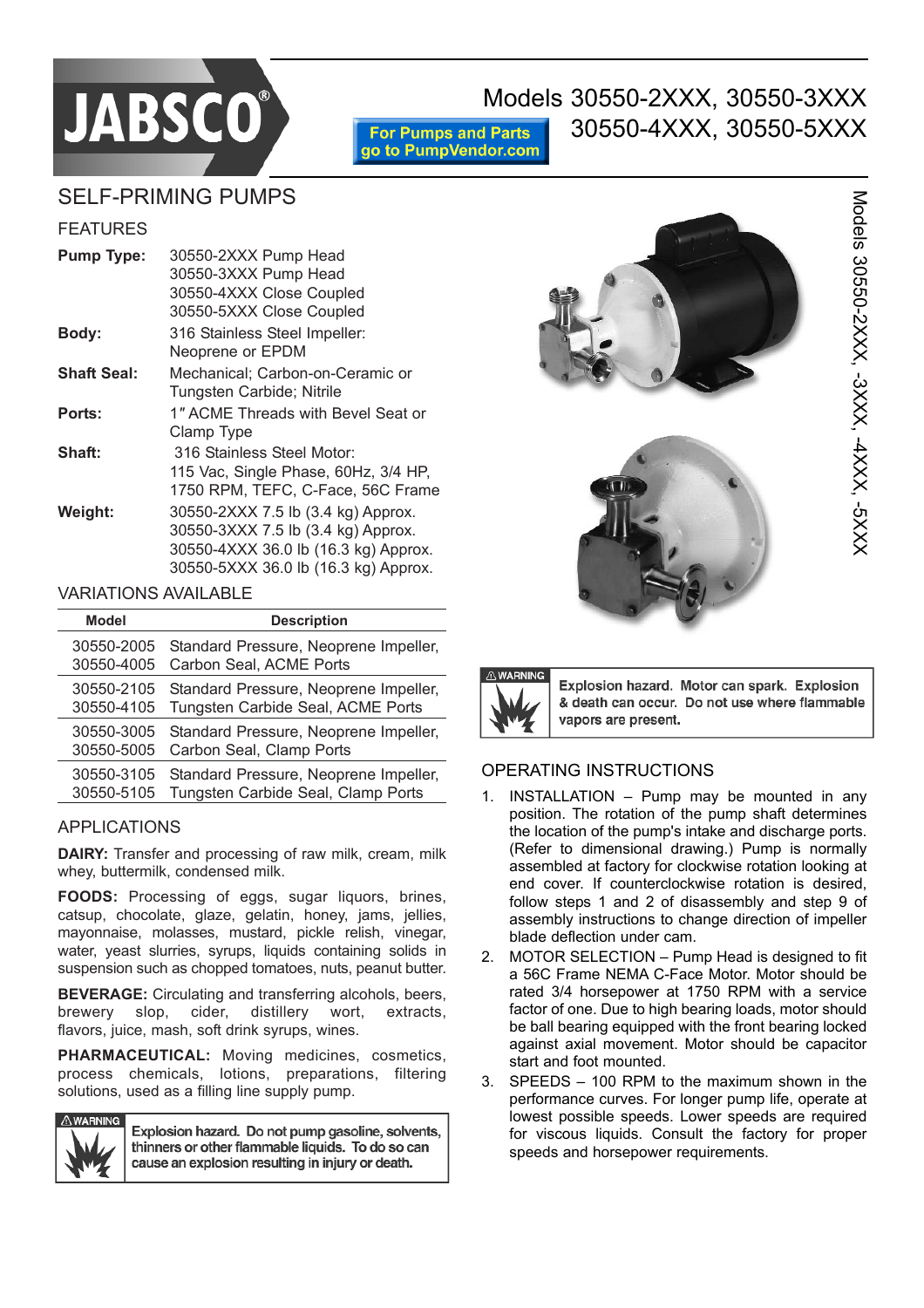- 4. SELF-PRIMING Primes at low or high speeds. For vertical dry suction lift of 10 feet (neoprene)  $-6$  feet (EPDM), a minimum of 860 RPM is required. Pump will produce suction lift up to 22 feet when wet. BE SURE SUCTION LINES ARE AIRTIGHT OR PUMP WILL NOT SELF-PRIME.
- 5. DISCHARGE When transferring liquids further than 25 feet, use one size larger discharge line than discharge port size.
- 6. RUNNING DRY Unit depends on liquid pumped for lubrication. DO NOT RUN DRY for more than 30 seconds. Lack of liquid will damage the impeller.
- 7. PUMPAGE COMPATIBILITY  $-$  Consult the Chemical Resistance Guide in the JABSCO Industrial Pump Catalog (available upon request from the factory) for proper body materials and impeller compounds. If corrosive fluids are handled, pump life will be prolonged if pump is flushed with a neutralizing solution after each use or after each work day. A Tungsten Carbide Seal variation is available for pumping liquids that contain abrasives or are highly corrosive.
- 8. PRESSURES Consult Performance Curves for maximum recommended pressures for pump in continuous operation. If pressures exceed those shown, consult the factory.
- 9. TEMPERATURES The operating temperature limits of the pump depend on the impeller compound. The following ranges apply: Neoprene - 45° to 150°F (7° to 65° C), EPDM - 45° to 185° F (7° to 85° C).
- 10. IMPELLER TORQUE The torque required to initiate rotation of a new impeller in a dry pump body is: Standard Pressure Impeller (7614-Series): Forward =  $1.5$  pounds force  $-$  feet

Reverse =  $4.3$  pounds force  $-$  feet

These values may vary slightly due to impeller compounding, blade set, and body material of construction. Consult factory for more information.

11. CLEANING  $-$  Before using pump, it should be disassembled and cleaned to remove any dust and dirt resulting from storage or shipping. Wash parts in standard cleaning solutions approved for handling stainless steel. Thoroughly rinse before reassembly. DO NOT USE IODINE BASED SANITIZERS as the iodine attacks the elastomer materials used in the impeller.

All parts have been expertly machined and polished. HANDLE WITH CARE. DO NOT DROP OR MISHANDLE.

12. SPARE PARTS  $-$  To avoid costly shutdowns, keep a spare JABSCO impeller, seal and O-ring set on hand.

#### SERVICE INSTRUCTIONS

#### **DISASSEMBLY**

- 1. Remove the four end cover screws. Remove end cover and O-ring.
- 2. Remove the four screws, holding the body to the adapter flange. Slide body, complete with impeller and wearplate, from adapter and shaft.
- 3. Remove mechanical seal by inserting two screwdrivers behind seal collar, and gently lever collar and seal assembly forward on shaft. Use extreme care

not to mar shaft surface. Remove seal seat and rubber cup from recess in wearplate.

- 4. Remove the four screws holding the adapter to the motor and remove the adapter.
- 5. Stub shaft is held in place with set screws and Loctite\* RC/680 retaining compound. Extreme care must be taken not to damage the motor shaft and bearings when removing the stub shaft. Heat shaft joint area to facilitate disassembly of set screws and stub shaft from motor shaft. DO NOT EXCEED 350°F when heating joint area. Once joint area has been heated, remove set screws and slide stub shaft from motor shaft.

#### **ASSEMBLY**

- 1. Liberally apply Loctite RC/680 retaining compound to the motor shaft and slide the stub shaft on, positioning the base of the stub shaft 0.37" from the bolt mounting surface of motor and two of the four set screw holes over the keyway in the motor shaft. For clarification refer to figure 1 below. Loctite aids in preventing fretting and subsequent shaft failure. Wipe off excess Loctite. Apply Loctite to the two dog point (flat point) set screws, position in the set screw holes aligned with the keyway of the motor shaft and torque to 55- 60 in. – Ibs. Apply Loctite to the two cap point screws and torque to  $85 - 90$  in.  $-$  lbs.
- 2. Replace the adapter on the motor and tighten the four mounting screws to 20 ft.  $-$  lbs.
- 3. Replace mechanical seal by sliding spacer onto shaft up to locating shoulder, then smear shaft with light lubricating oil. Push on seal gently until it engages with spacer. Fit rubber cup and seal seat into wearplate.
- 4. Insert impeller in pump body, fit O-ring in each end of the pump body.
- 5. Slide wearplate and body assembly over shaft, position wearplate in housing. Fit body to pedestal with screws. Torque screws to  $20$  in.  $-$  lbs. NOTE: A gap should be maintained between bearing housing and body. DO NOT over tighten screws.
- 6. Fit end cover and end cover screws. Torque screws to  $20$  in.  $-$  lbs.
- 7. Changing Pump Rotation (looking at end cover):
	- a. Clockwise Rotation: Insert impeller into pump body with blades bending counterclockwise
	- b. Counterclockwise Rotation: Insert impeller into pump body with blades bending clockwise.

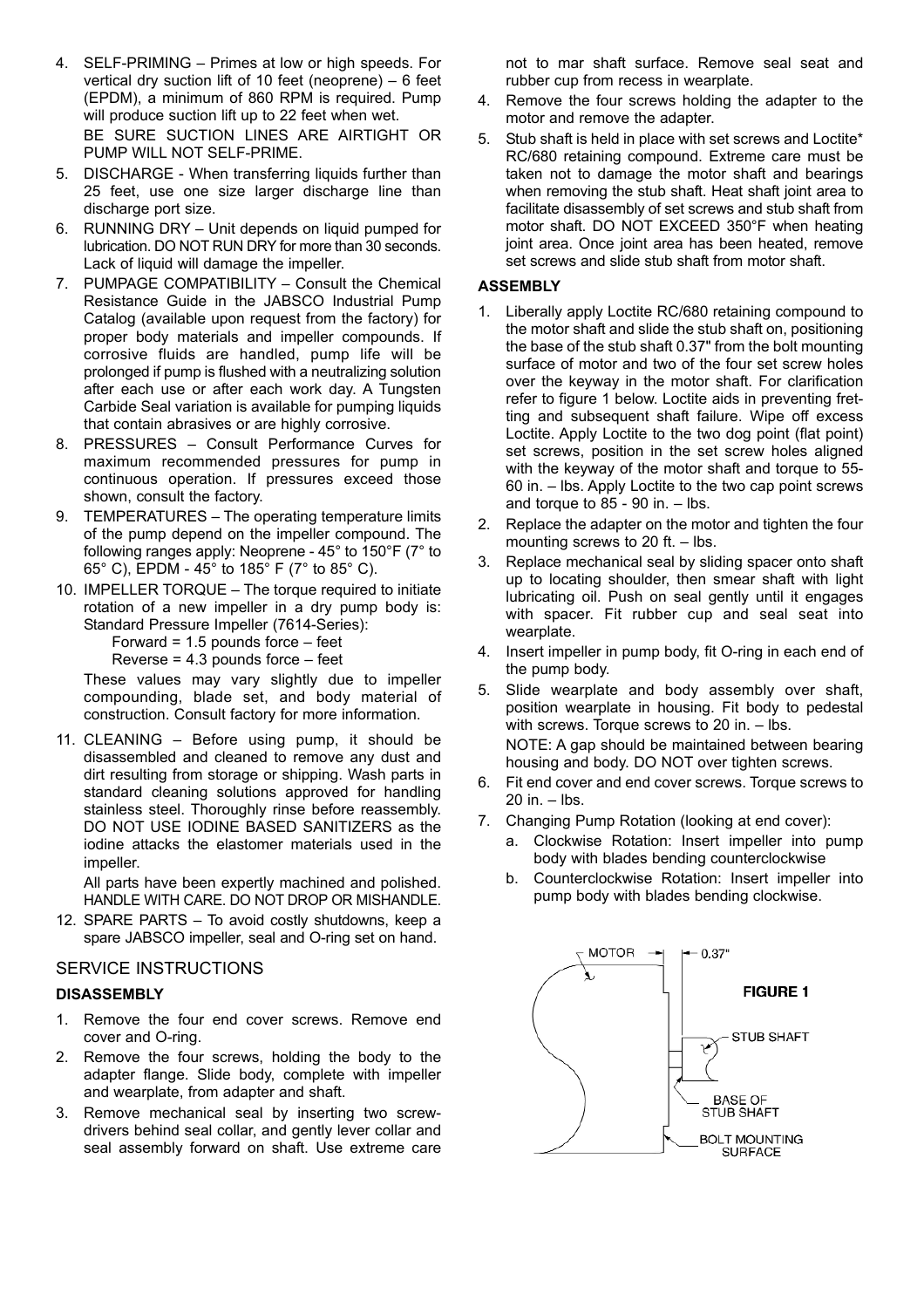#### PARTS LIST

|                |                                 |     | Qty.           | <b>Model</b><br>30550-2XXX | <b>Model</b><br>30550-3XXX | <b>Model</b><br>30550-4XXX | <b>Model</b><br>30550-5XXX |
|----------------|---------------------------------|-----|----------------|----------------------------|----------------------------|----------------------------|----------------------------|
| Key            | <b>Description</b>              |     | Req.           | Part No.                   | Part No.                   | Part No.                   | Part No.                   |
| 1              | Adapter                         |     | 1              | 18753-0215                 | 18753-0215                 | 18753-0215                 | 18753-0215                 |
| $\overline{2}$ | Body:                           |     | 1              |                            |                            |                            |                            |
|                | 2-A. Clamp Ports                |     |                |                            | 18753-0353                 |                            | 18753-0353                 |
|                | 2-B. ACME Ports                 |     |                | 18753-0354                 |                            | 18753-0354                 |                            |
| 3              | <b>End Cover</b>                |     | 1              | 18753-0355                 | 18753-0355                 | 18753-0355                 | 18753-0355                 |
| 4              | Wearplate                       |     | 1              | 18753-0199                 | 18753-0199                 | 18753-0199                 | 18753-0199                 |
| 5              | Shaft                           |     | 1              | 18753-0209                 | 18753-0209                 | 18753-0209                 | 18753-0209                 |
| 6              | Impeller:                       |     | 1              |                            |                            |                            |                            |
|                | Standard Pressure - Neoprene    |     |                | 7614-0005                  | 7614-0005                  | 7614-0005                  | 7614-0005                  |
|                | Standard Pressure - EPDM        |     |                | 7614-0002                  | 7614-0002                  | 614-0002                   | 7614-0002                  |
| $\overline{7}$ | Motor:                          |     | 1              |                            |                            |                            |                            |
|                | 3/4 HP, 115 Vac, 1 Ph,          |     |                |                            |                            | 18753-0219                 | 18753-0219                 |
|                | 60 Hz, TEFC, 56C Frame          |     |                |                            |                            |                            |                            |
| 8              | Spacer                          |     | 1              | 18753-0223                 | 18753-0223                 | 18753-0223                 | 18753-0223                 |
| 9              | Seal Seat: Ceramic - Nitrile    |     | 1              | 18753-0233                 | 18753-0233                 | 18753-0233                 | 18753-0233                 |
| 10             | Seal Mech.:                     |     | 1              |                            |                            |                            |                            |
|                | Carbon - Nitrile                |     |                | 18753-0357                 | 18753-0357                 | 18753-0357                 | 18753-0241                 |
|                | Tungsten Carbide - Nitrile      |     |                | 18753-0358                 | 18753-0358                 | 18753-0358                 | 18753-0243                 |
| 11             | O-Ring: Nitrile                 |     | $\overline{2}$ | 18753-0261                 | 18753-0261                 | 18753-0261                 | 18753-0261                 |
| 12             | Screw Kit:                      |     | 1              | 18753-0278                 | 18753-0278                 | 18753-0278                 | 18753-0278                 |
|                | Consists of                     |     |                |                            |                            |                            |                            |
|                | Screw, Hex Hd. 3/8-16x1"        | (4) |                |                            |                            |                            |                            |
|                | Screw, Hex Hd. M5x16mm          | (4) |                |                            |                            |                            |                            |
|                | Screw, Hex Hd. M5x8mm           | (4) |                |                            |                            |                            |                            |
|                | Set Screw, Cup Pt. 1/4-20x1/4   | (2) |                |                            |                            |                            |                            |
|                | Set Screw, Dog Point 1/4-20x1/2 | (2) |                |                            |                            |                            |                            |
|                | Washer, Flat 3/8                | (4) |                |                            |                            |                            |                            |
|                | Washer, Flat M5                 | (4) |                |                            |                            |                            |                            |